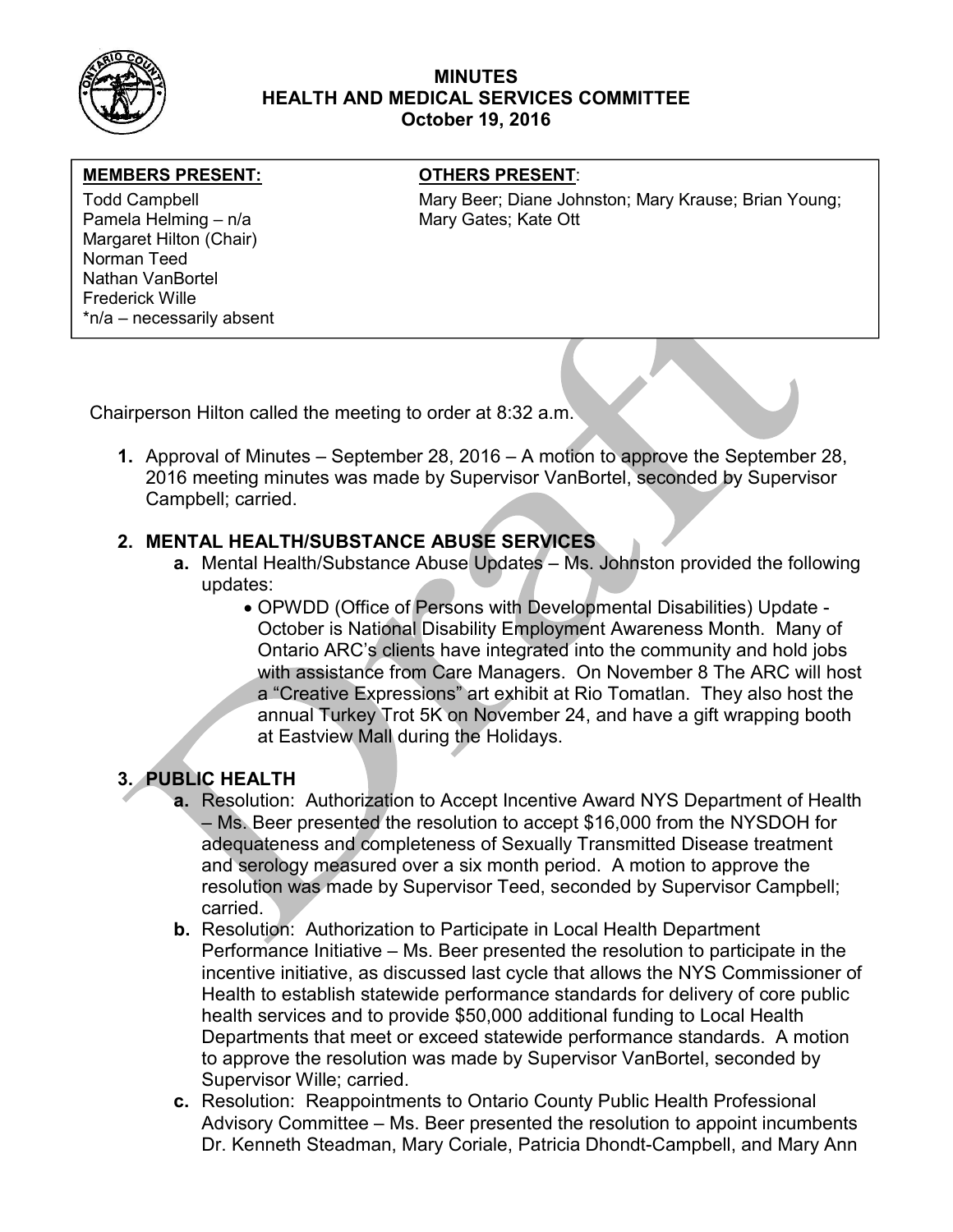O'Brien to Ontario County Public Health's Professional Advisory Committee for two one year terms from January 1, 2016 through December 31, 2016 and January 1, 2017 through December 31, 2017. Discussion followed. A motion to approve the resolution was made, as amended by adding two one year terms, by Supervisor VanBortel, seconded by Supervisor Campbell; carried.

- d. Resolution: Supporting Research and Funding to Address Harmful Algal Blooms in the Finger Lakes – Supervisor VanBortel presented the revised resolution recommending representatives in the State and Federal Government work to allocate resources and funding to the EPA, NYSDEC, NYSDOH, as well as qualified local agencies to research the cause, determine best management practices for controlling harmful algal blooms, and provide funding opportunities to implement these best management practices in Ontario County. Discussion followed. A motion to approve the revised resolution was made by Supervisor VanBortel, seconded by Supervisor Campbell; carried.
- e. Public Health Updates Ms. Beer provided the following updates:
	- Consolidated Review concluded with no deficiencies cited. The full report has not yet been received. During the consolidated review a State reviewer questioned whether a sharps disposal container in the clinic bathroom mounted low on the wall was within Article 28 regulations. The container had been mounted low to comply with OSHA accessibility regulations. The sharps disposal container has since been removed, as there is one available to anyone that may need one in the exam room directly across the hall from the bathroom. The State has been notified of the removal. State reviewers praised the prevent team members, all of whom handled their own sections of the review and were able to answer any questions reviewers posed. They were very pleased with OCPH's documentation and policies.
	- OMIG (Office of Medicaid Inspector General) Preschool Audit 100 charts for 50 individuals will be audited. Files have been pulled; some documents still need to be gathered. The charts will be encrypted and sent electronically to OMIG.
	- Geneva Foundry lead and arsenic have been found in soil near the site of the old foundry in Geneva. Ms. Beer had a conversation on Monday with the DEC and DOH on the subject. A forum was held last night by the DEC and DOH for residents. 220 parcels of land in the city of Geneva, mostly residential, are affected and will be mediated over the next one to two years. The lead poisoning cases that the county continues to see are related to paint dust in homes, no cases have come about due to soil exposure. The OCPH Lead Poisoning Prevention Coordinator attended last night's forum. She has been approached by community members with concerns. The advice being given by the DEC is to wash hands after contact with soil and to wash vegetables grown in gardens of affected property prior to consumption. Public Health's role in response to this situation will be to answer resident's questions, refer people to the proper agency and pay for the blood lead testing of affected children who do not have insurance. Discussion followed.
	- Public Health Concerns from the committee Ms. Beer inquired whether any committee members have any public health concerns.